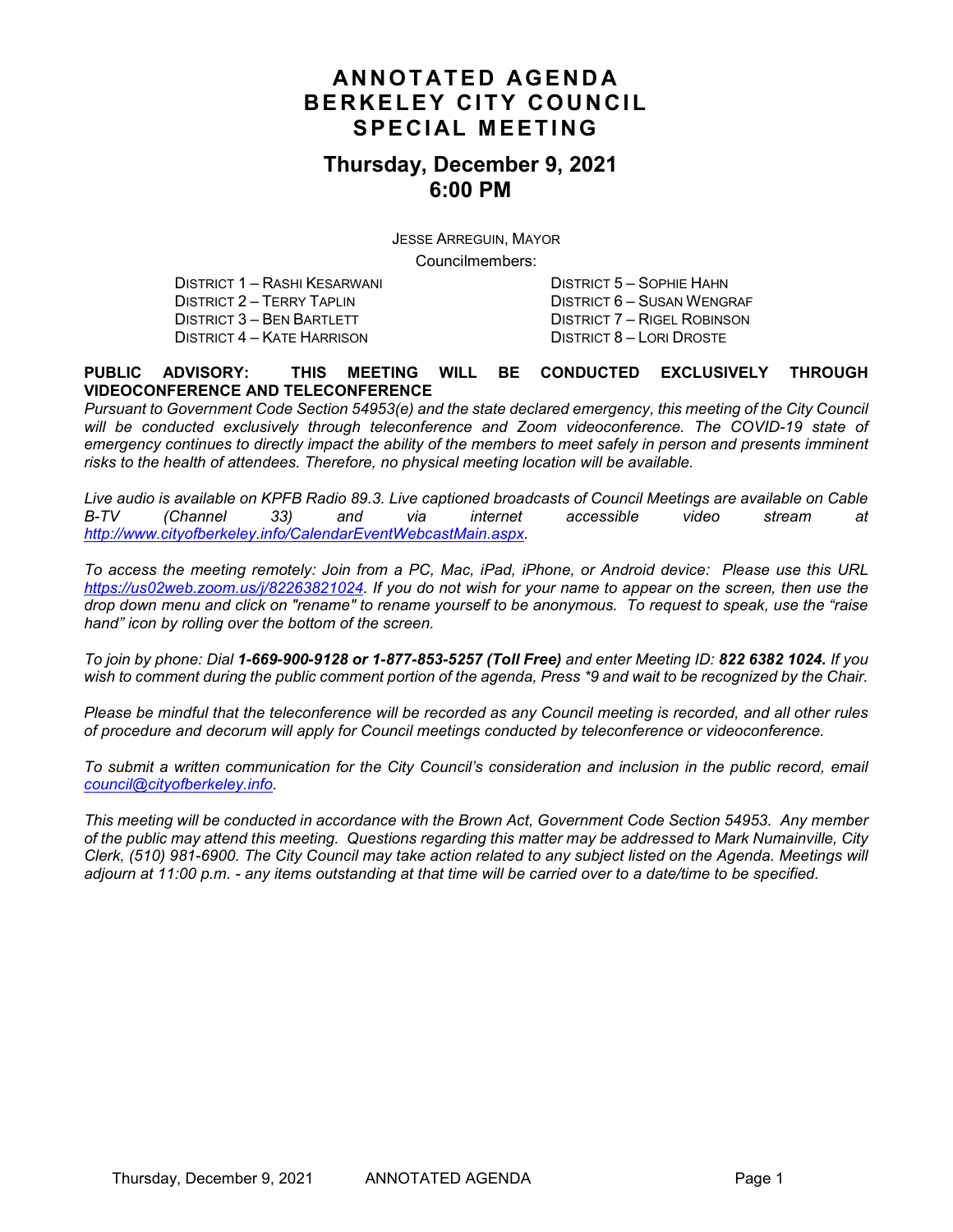# **Preliminary Matters**

**Roll Call:** 6:05 p.m.

**Present:** Kesarwani, Taplin, Harrison, Hahn, Wengraf, Robinson, Droste, Arreguin

**Absent:** Bartlett

Councilmember Bartlett present at 7:42 p.m.

#### **Report from Closed Session**

The City Council met in closed session and provided direction to approve the settlement agreements as to claims under the Fair Labor Standards Act and applicable Memorandum of Agreements and compensation plans for an amount not to exceed \$207,452.26.

### **Worksession**

**1. Housing Element Update Work Session From: City Manager** Contact: Jordan Klein, Planning and Development, (510) 981-7400

**Action:** 10 speakers. Presentation made and discussion held.

## **Adjournment**

**Action:** M/S/C (Arreguin/Robinson) to adjourn the meeting. **Vote:** Ayes – Taplin, Bartlett, Harrison, Wengraf, Robinson, Arreguin; Noes – None; Abstain – None; Absent – Kesarwani, Hahn, Droste.

Councilmember Droste absent at 8:13 p.m.

Councilmember Hahn absent at 8:21 p.m.

Councilmember Kesarwani absent at 8:39 p.m.